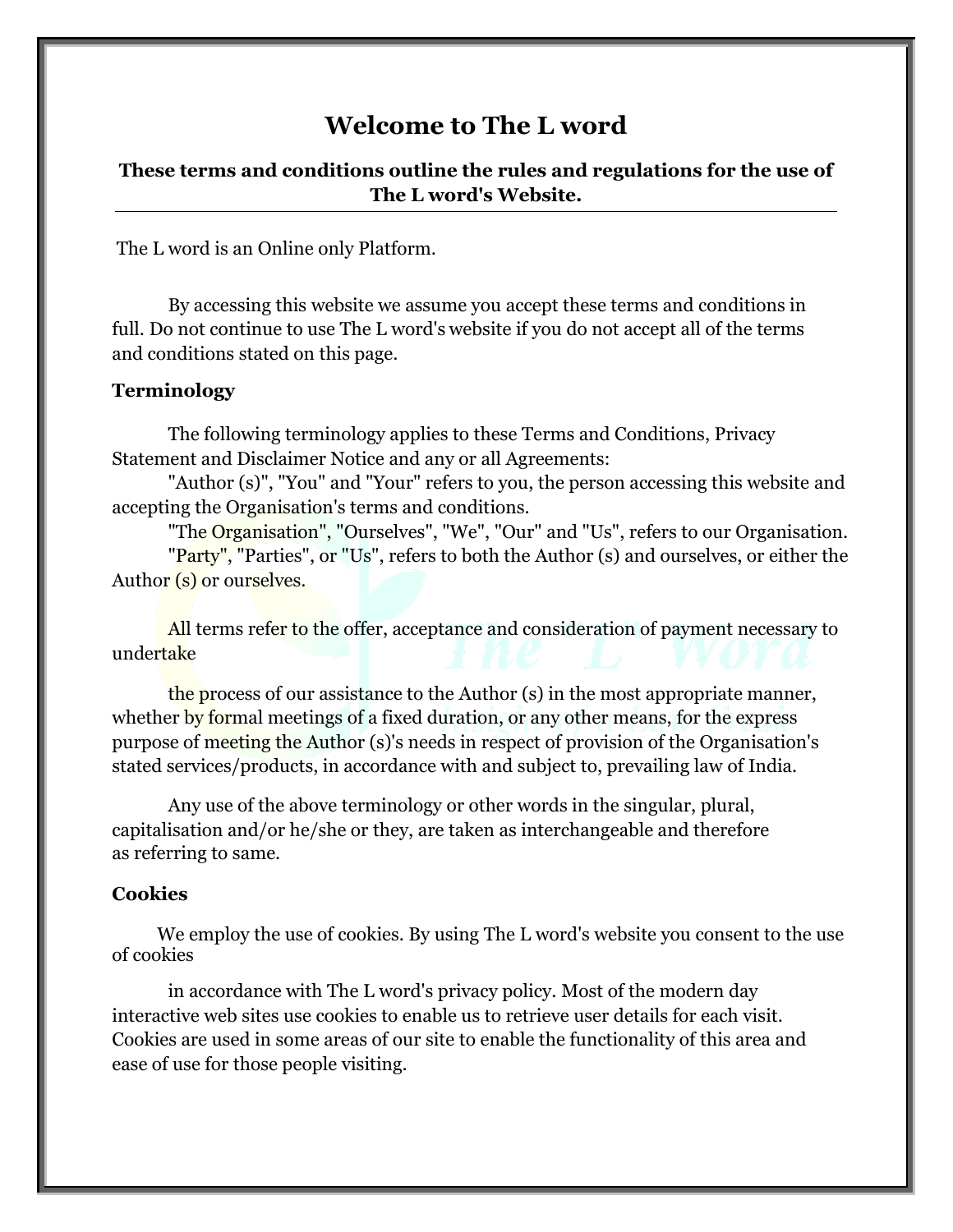Some of our affiliate / advertising partners may also use cookies.

## **License**

Unless otherwise stated, The L word and/or it's licensors own the intellectual property rights for all material on The L word. All intellectual property rights are reserved. You may view and/or print pages from http[s://www](http://www.thelwordblogg.com/).[thelwordblogg.com f](http://www.thelwordblogg.com/)or your own personal use subject to restrictions set in these terms and conditions.

You must not:

- Republish material from http[s://www](http://www.thelwordblogg.com/).[thelwordblogg.com](http://www.thelwordblogg.com/)
- Sell, rent or sub-license material from https:[//www.thelwordblogg.com](http://www.thelwordblogg.com/)
- Reproduce, duplicate or copy material from http[s://www](http://www.thelwordblogg.com/).[thelwordblogg.com](http://www.thelwordblogg.com/)
- Redistribute content from The L word (unless content is specifically made for redistribution).

## **Liability**

The L word Blog shall not be liable for any claims, suits, and other matters arising from the content on the website. The views presented in the blogs are sole responsibility of the author and does not necessarily reflect the vies and opinions of The L word Blog or any of its members.

All other matters shall be subjected to the jurisdiction of District and Session court of Ludhiana, Punjab.

## **User Comments**

This Agreement shall begin on the date hereof.

Certain parts of this website offer the opportunity for users to post and exchange opinions, information, material and data ('Comments') in areas of the website. The L word does not screen, edit, publish or review Comments prior to their appearance on the website and Comments do not reflect the views or opinions of The L word, its agents or affiliates.

Comments reflect the view and opinion of the person who posts such view or opinion. To the extent permitted by applicable laws The L word shall not

be responsible or liable for the Comments or for any loss cost, liability, damages or expenses caused

and/or suffered as a result of any use of and/or posting of and/or appearance of the Comments on this website.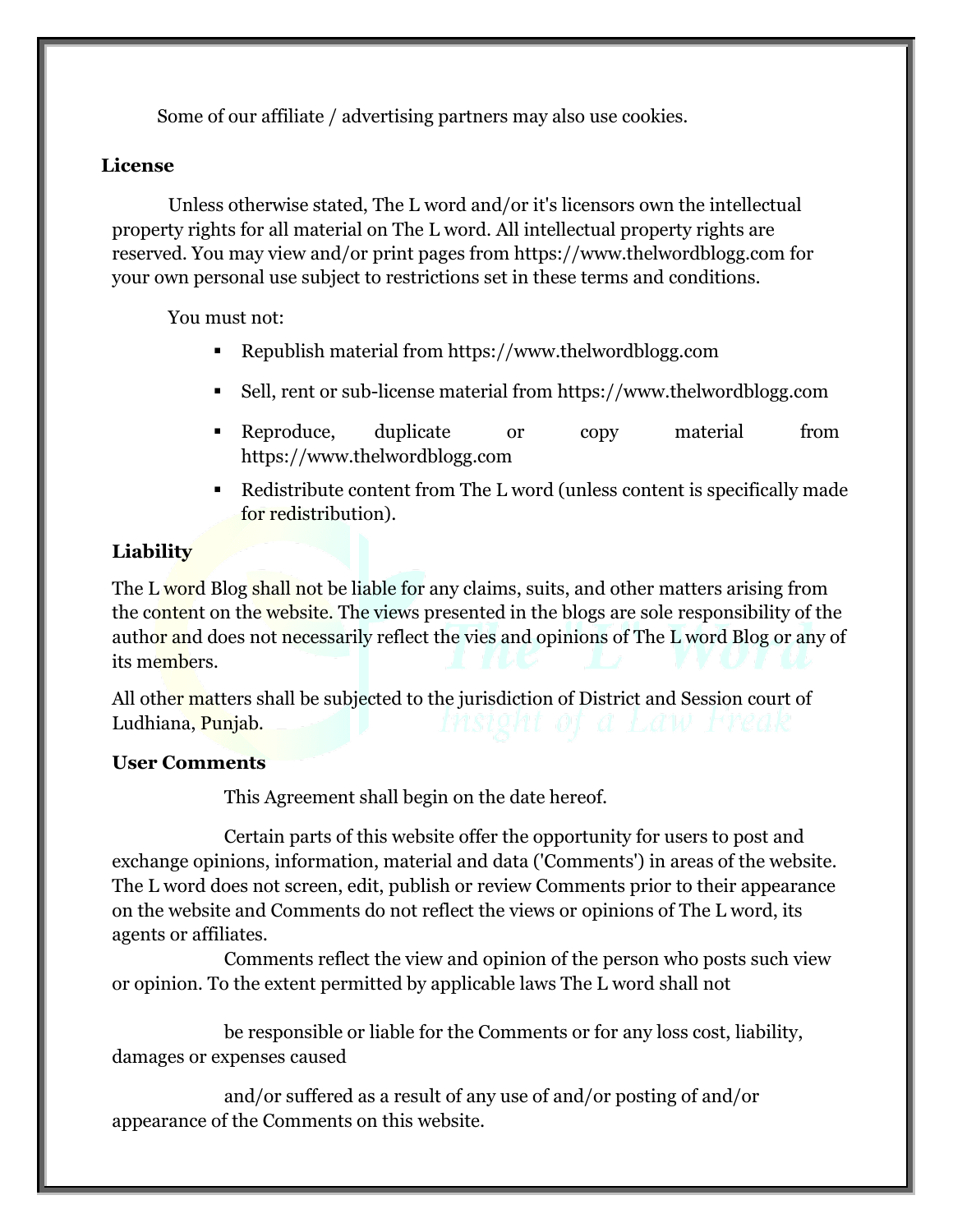The L word reserves the right to monitor all Comments and to remove any Comments which it considers in its absolute discretion to be inappropriate, offensive or otherwise in breach of these Terms and Conditions.

You warrant and represent that:

You are entitled to post the Comments on our website and have all necessary licenses and consents todo so;

The Comments do not infringe any intellectual property right, including without limitation copyright, patent or trademark, or other proprietary right of any third party;

The Comments do not contain any defamatory, libelous,

offensive, indecent or otherwise unlawful material or material which is an invasion of privacy

The Comments will not be used to solicit or promote business or custom or present commercial activities or unlawful activity.

 You hereby grant to The L word a non-exclusive royalty-free license to use, reproduce, edit and authorize others to use, reproduce and edit any of your Comments in any and all forms, formats or media.

## **Hyperlinking to our Content**

The following organizations may link to our Web site without prior written

Approval:

Government agencies;

Search engines;

News organizations;

Online directory distributors when they list us in the directory may link to our Web site in the same manner as they hyperlink to the Web sites of other listed businesses; and

System wide Accredited Businesses except soliciting non-profit organizations, charity shopping malls,

and charity fundraising groups which may not hyperlink to our Web

site.

These organizations may link to our home page, to publications or to other Web site information so long as the link:

(a) is not in any way misleading;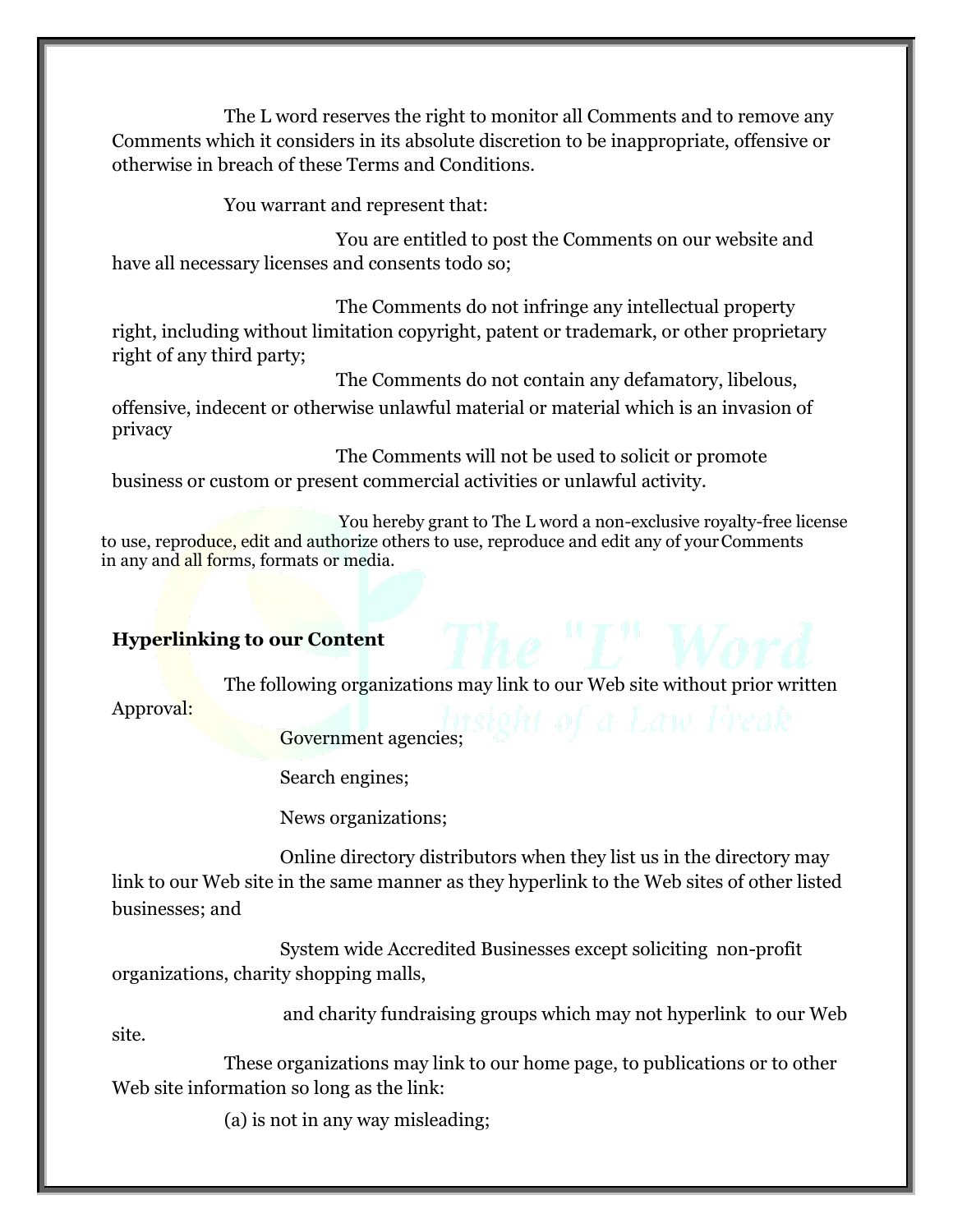(b) does not falsely imply sponsorship, endorsement or approval of the linking party and its products or services; and

(c) fits within the context of the linking party's site.

We may consider and approve in our sole discretion other link requests from other organizations.

We will approve link requests from these organizations if we determine that:

(a) the link would not reflect unfavorably on us or our accredited businesses (for example, trade associations or other organizations representing inherently suspect types of business, such as work-at-home opportunities, shall not be allowed to link);

(b)the organization does not have an unsatisfactory record with us;

(c) the benefit to us from the visibility associated with the hyperlink outweighs the absence of The L word; and

(d) where the link is in the context of general resource information or is otherwise consistent with editorial content in a newsletter or similar product furthering the mission of the organization.

These organizations may link to our home page, to publications or to other Web site information so long as the link:

(a) is not in any way misleading;

(b) does not falsely imply sponsorship, endorsement or approval of the linking party and it products or services; and

(c) fits within the context of the linking party's site.

If you are among the organizations interested in linking to our website, you must notify us by sending an e-mail to [thelwordblog.cfb@gmail.com.](mailto:thelwordblog.cfb@gmail.com)

Please include your name, your organization name, contact information (such as a phone number and/or e-mail address) as well as the URL of your site, a list of any URLs from which you intend to link to our Web site, and a list of the URL(s) on our site to which you would like to link. Allow 2-3 weeks for a response.

Approved organizations may hyperlink to our Web site as follows:

By use of our corporate name; or

By use of the uniform resource locator (Web address) being linked to; or

By use of any other description of our Web site or material being linked to that makes sense within the context and format of content on the linking party's site.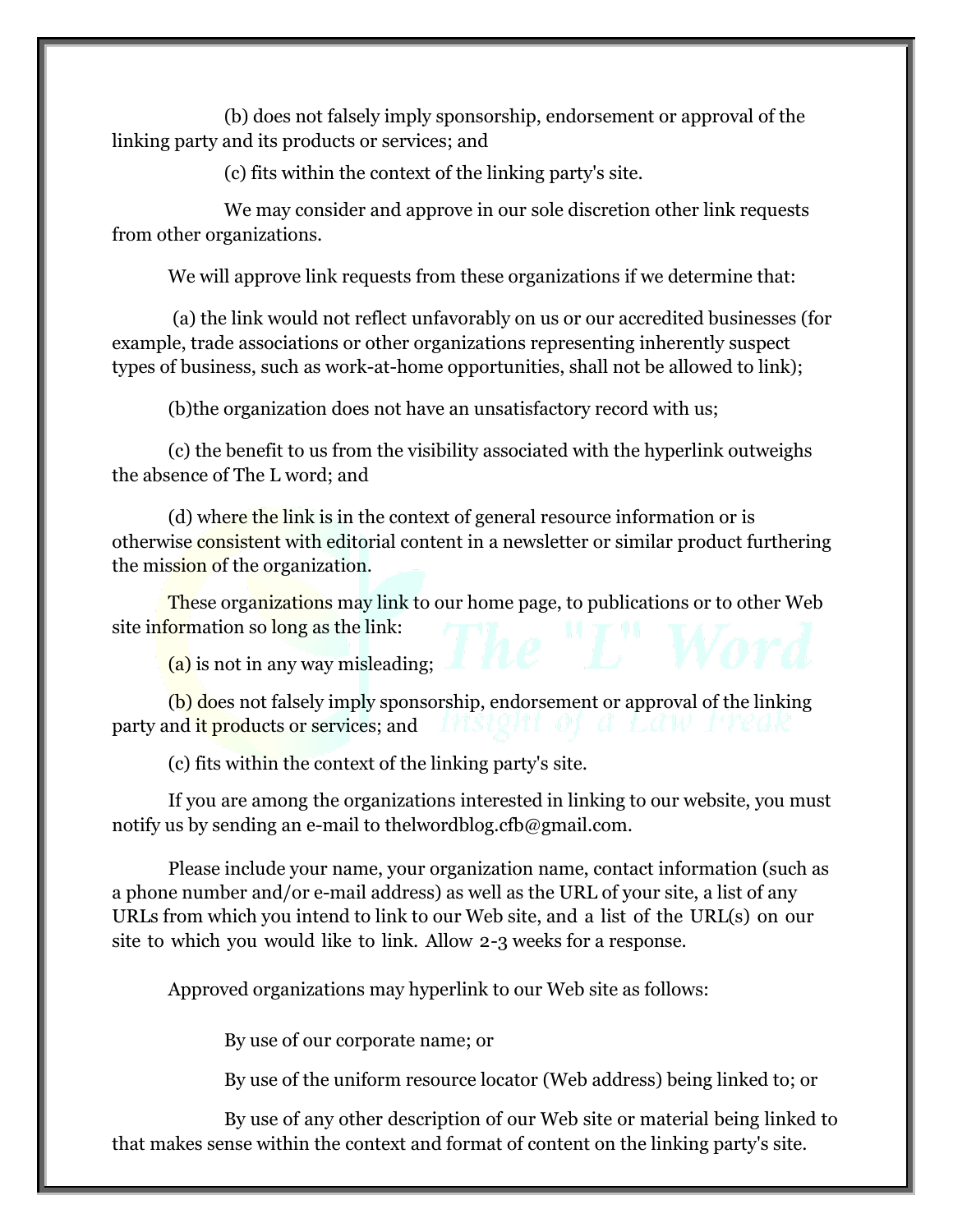No use of The L word's logo or other artwork will be allowed for linking absent a trademark license agreement.

### **Frames**

Without prior approval and express written permission, you may not create frames around our Web pages or use other techniques that alter in any way the visual presentation or appearance of our Web site.

### **Reservation of Rights**

We reserve the right at any time and in its sole discretion to request that you remove all links or any particular link to our Web site. You agree to immediately remove all links to our Web site upon such request. We also reserve the right to amend these terms and conditions and its linking policy at any time. By continuing to link to our Web site, you agree to be bound to and abide by these linking terms and conditions.

### **Removal of links from our website**

If you find any link on our Web site or any linked web site objectionable for any reason, you may contact us about this. We will consider requests to remove links but will have no obligation to do so or to respond directly to you.

Whilst we endeavour to ensure that the information on this website is correct, we do not warrant its completeness

or accuracy; nor do we commit to ensuring that the website remains available or that the material on the website is kept up to date.

### **Content Liability**

We shall have no responsibility or liability for any content appearing on your Website. You agree to indemnify and defend us against all claims arising out of or based upon your Website. No link(s) may appear on any page on your Web site or within any context containing content or materials that may be interpreted as libelous, obscene or criminal, or which infringes, otherwise violates, or advocates the infringement or other violation of, any third party rights.

## **Disclaimer**

To the maximum extent permitted by applicable law, we exclude all representations, warranties and conditions relating to our website and the use of this website (including, without limitation, any warranties implied by law in respect of satisfactory quality, fitness for purpose and/or the use of reasonable care and skill). Nothing in this disclaimer will: